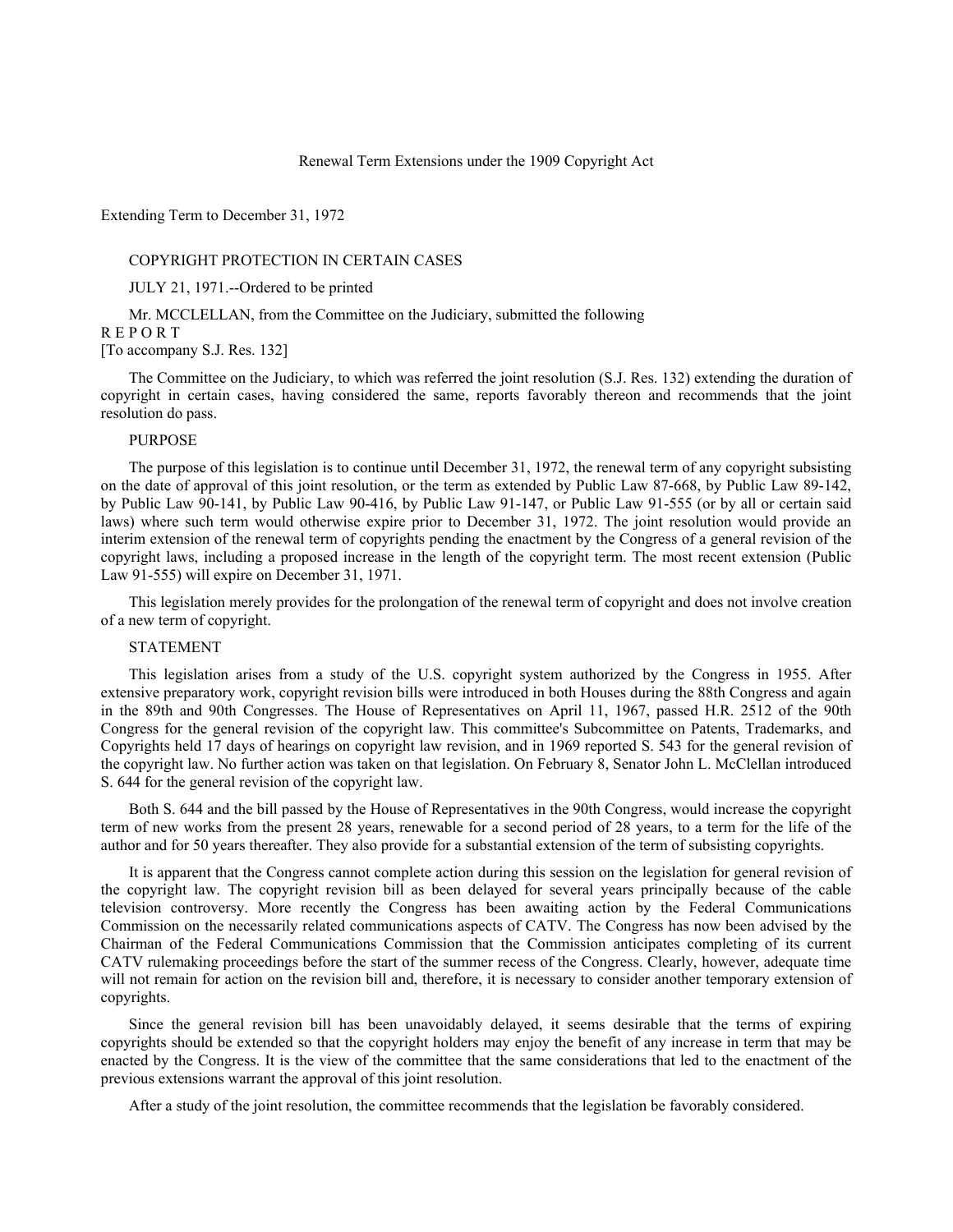#### EXTENDING THE DURATION OF COPYRIGHT PROTECTION IN CERTAIN CASES

NOVEMBER 3, 1971.--Committed to the Committee of the Whole House on the State of the Union and ordered to be printed

Mr. KASTENMEIER, from the Committee on the Judiciary, submitted the following R E P O R T

[To accompany S.J. Res. 132]

The Committee on the Judiciary, to whom was referred the joint resolution (S.J. Res. 132) extending the duration of copyright protection in certain cases, having considered the same, report favorably thereon without amendment and recommend that the joint resolution do pass.

## PURPOSE

The purpose of this legislation is to continue until December 31, 1972, the renewal term of any copyright subsisting on the date of approval of this joint resolution, or the term as extended by Public Law 87-668, by Public Law 89-142, by Public Law 90-141, by Public Law 90-416, by Public Law 91-147, or by Public Law 91-555 (or by all or certain said laws) where such term would otherwise expire prior to December 31, 1972. The joint resolution would provide an interim extension of the renewal term of copyrights pending the enactment by the Congress of a general revision of the copyright laws, including a proposed increase in the length of the copyright term. The most recent extension (Public Law 91-555) will expire on December 31, 1971.

This legislation merely provides for the prolongation of the renewal term of copyright and does not involve creation of a new term of copyright.

## STATEMENT

For its report herein the committee adopts the report of the Senate Committee on the Judiciary (S. Report No. 92- 277) to accompany Senate Joint Resolution 132 substantially as follows:

This legislation arises from a study of the U.S. copyright system authorized by the Congress in 1955. After extensive preparatory work, copyright revision bills were introduced in both Houses during the 88th Congress and again in the 89th and 90th Congresses. The House of Representatives on April 11, 1967, passed H.R. 2512 of the House of Representatives on April 11, 1967, passed H.R. 2512 of the 90th Congress for the general revision of the copyright law. The Subcommittee on Patents, Trademarks, and Copyrights of the Senate Committee on the Judiciary held 17 days of hearings on copyright law revision of the copyright law. No further action was taken on that legislation. On February 8, 1971, Senator John L. McClellan introduced S. 644 for the general revision of the copyright law.

Both S. 644 and the bill passed by the House of Representatives in the 90th Congress, would increase the copyright term of new works from the present 28 years, renewable for a second period of 28 years, to a term for the life of the author and for 50 years thereafter. They also provide for a substantial extension of the term of subsisting copyrights.

It is apparent that the Congress cannot complete action during this session on the legislation for general revision of the copyright law. The copyright revision bill has been delayed for several years principally because of the cable television controversy. More recently the Congress has been awaiting action by the Federal Communications Commission on the necessarily related communications aspects of CATV. The Congress has been advised by the Chairman of the Federal Communications Commission that the Commission anticipates completing of its current CATV rulemaking proceedings before the start of the summer recess of the Congress. Clearly, however, adequate time will not remain for action on the revision bill and, therefore, it is necessary to consider another temporary extension of copyrights.

Since the general revision bill has been unavoidably delayed, it seems desirable that the terms of expiring copyrights should be extended so that the copyright holders may enjoy the benefit of any increase in term that may be enacted by the Congress. It is the view of the committee that the same considerations that led to the enactment of the previous extensions warrant the approval of this joint resolution.

It must always be remembered that both the House copyright revision bill of 1967 (H.R. 2512, 90th Congress) and the pending Senate copyright revision bill (S. 644) contemplate a 19-year extension of all renewal terms subsisting on the effective date of the revision, from 28 to 47 years. In this context, the series of interim extension measures, of which Senate Joint Resolution 132 is the latest, stand revealed as legislation directed to the end that presently subsisting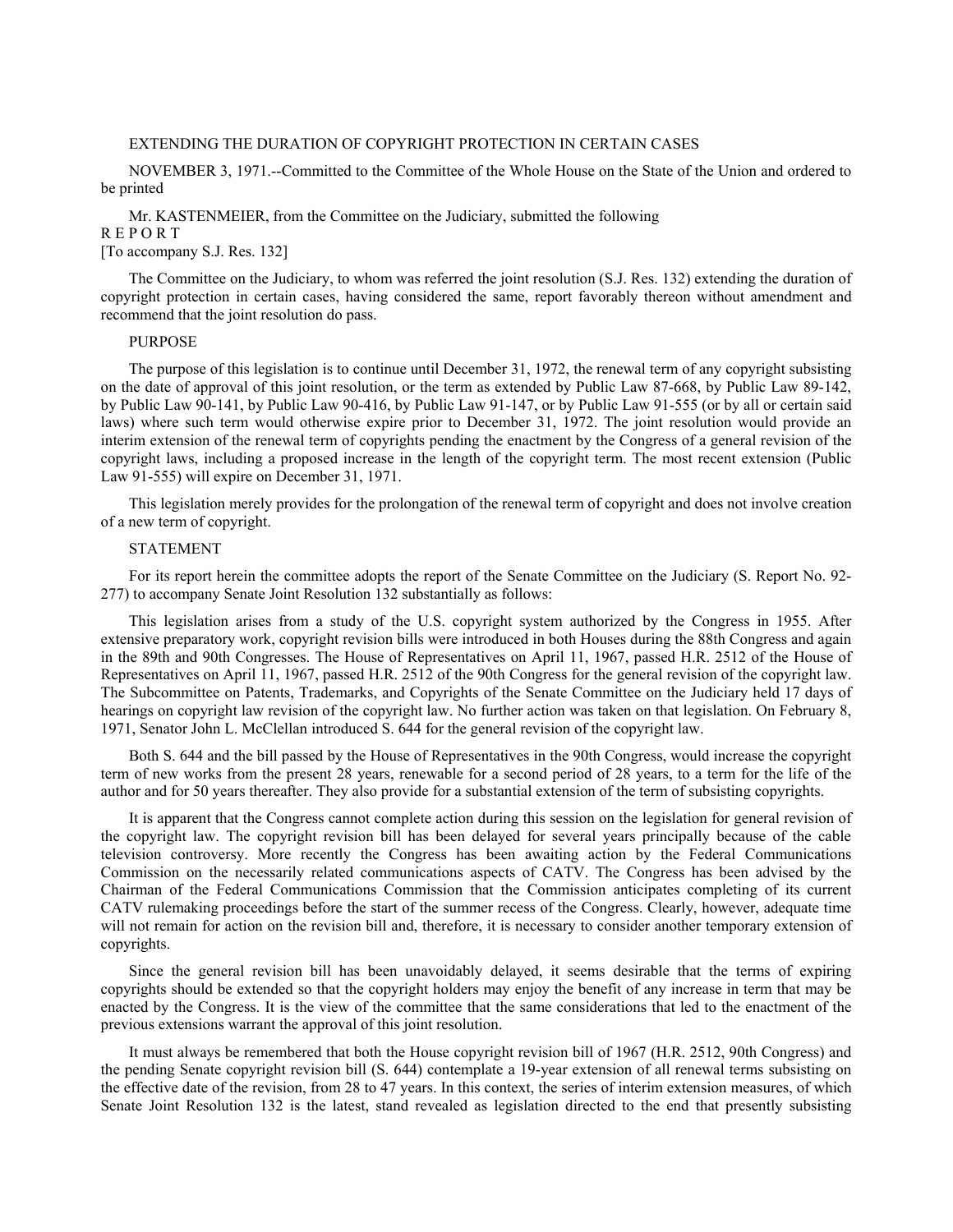copyrights should, as far as possible, remain eligible for the advantage of longer term that will be derived by holders of copyrights that have not expired by the effective date. In short, the intent and purpose of the Congress has been to avoid lapses of copyright protection on the eve of the revision, rather than to select a particular term of years apart from the revision.

As a result, copyright holders have a real and reasonable expectancy that their copyright interests will survive long enough to benefit from the revision, despite those delays of the other body that have prevented a revision bill from taking effect. This expectancy should not now be thwarted.

After a study of the joint resolution, the committee recommends that the legislation be favorably considered.

COST

Enactment of Senate Joint Resolution 132 will entail no cost to the Government of the United States.

#### AGENCY REPORT

## AGENCY REPORT

Attached hereto an made part hereof is the report of the Librarian of Congress on Senate Joint Resolution 132.

THE LIBRARIAN OF CONGRESS, *Washington, D.C., September 30, 1971.*

Hon. EMANUEL CELLER, *Chairman, House Committee on the Judiciary, U.S. House of Representatives, Washington, D.C.*

DEAR MR. CELLER: This is in response to your request for a report on Senate Joint Resolution 132, extending the duration of copyright protection in certain cases. This joint resolution, which passed the Senate on July 23, 1971, continues until December 31, 1972, the renewal term of copyrights that would otherwise expire before that date, including renewal copyrights previously extended to December 31, 1971, by Public Laws 87-668, 89-442, 90-141, 90- 416, 91-147, and 91-555.

If enacted, the joint resolution would be the seventh in a series of interim extensions to continue temporarily the renewal term of expiring copyrights, pending enactment of a comprehensive revision of the present copyright law. The proposed new copyright law, which was passed by the House of Representatives on April 11, 1967 (H.R. 2512, 90th Congress) and is now pending in the Senate Judiciary Committee (S. 644, 92d Congress), extends the total duration of subsisting copyrights that have been renewed, from 56 to 75 years. The purpose of the joint resolution, as of the previous interim extensions, is to prevent works already in their renewal term from falling into the public domain for the time being, so that they will have the benefit of the 75-year term when the anticipated new copyright law is enacted.

The six previous interim extensions of renewed copyrights that would otherwise have expired preserved the copyright in a total of about 86,800 works. Senate Joint Resolution 132 would add about 12,700 more works to that number, thus preserving until December 31, 1972, the copyrights in a total of about 99,500 works. Of this new total number, about 69,000 represent musical compositions, 15,000 represent books, 10,000 represent periodicals, and 2,500 represent dramas and lectures.

Senator McClellan, Chairman of the Senate Judiciary Subcommittee, has stated that, because of the still unresolved issue of cable television carriage of broadcasts of copyrighted material, action on the legislation for general revision of the copyright law cannot be completed this year. The extension of subsisting renewal copyrights provided for by the joint resolution is necessary to preserve them pending enactment of the general revision bill. We support Senate Joint Resolution 132, with the fervent hope that enactment of the general revision bill can be accomplished before the end of the next session of the Congress.

Sincerely yours,

L. QUINCY MUMFORD, *Librarian of Congress.* DISSENTING VIEWS OF HON. ROBERT W. KASTENMEIER

DISSENTING VIEWS OF HON. ROBERT W. KASTENMEIER